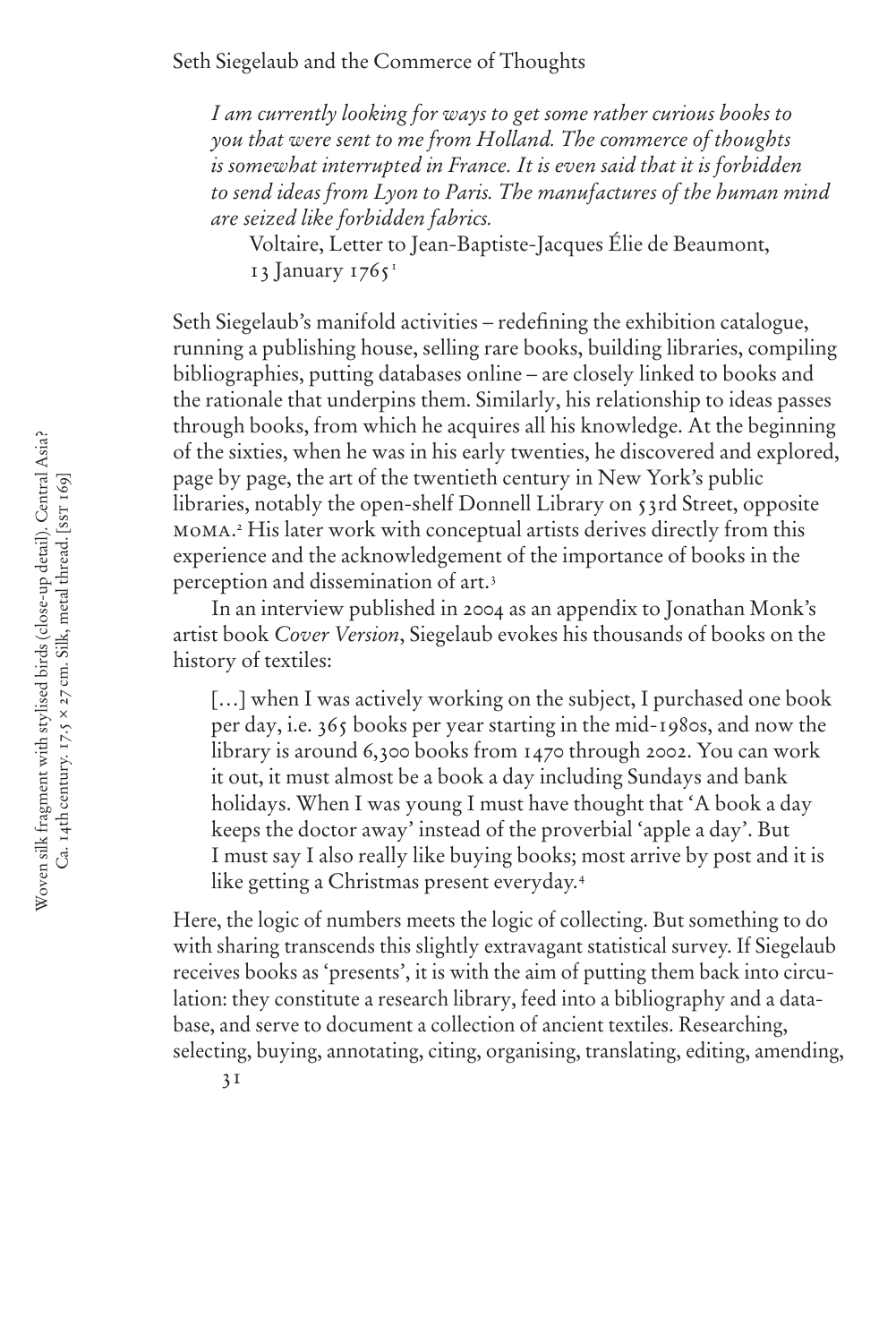printing, distributing, selling, stocktaking, locating, consulting, giving or even photocopying are essential stages. By facilitating readers' access to books through his publishing activity, Siegelaub publicly promotes ideas. Following this hypothesis, his work, in all its continuity, appears like a vast and complex intellectual commerce that takes as its model the economy of books.<sup>5</sup>

# *Books*

After leaving the art world in 1972, Siegelaub conducted two extensive bibliographic research projects, both of which organised according to the same economy: a research centre, a library, a bibliography and published books. In 1973, pursuing his interest in communication and ideology, he founded the International Mass Media Research Center (immrc), which comprised a library of 3,000 documents, a bibliography with 825 entries entitled *Marxism and the Mass Media. Towards a Basic Bibliography* that was published in various issues between 1972 and 1989<sup>6</sup>, and eleven published books. In 1986, based on his research on textiles, he launched the Center for Social Research on Old Textiles (CRSOT), which today encompasses a library of 7,250 books, a bibliography with 9,225 entries entitled *Bibliographica Textilia Historiæ. Towards a General Bibliography on the History of Textiles Based on the Library and Archives of the Center for Social Research on Old Textiles* (published as a book7 in 1997 and an online database in 2010), a facsimile reprint of a historic book on textiles<sup>8</sup>, and a collection of 650 textiles and headdresses. His latest project, an online dictionary started in 2000, is concerned with theories of time and causality in physics. An institutional framework brings together his various projects: the publishing house International General (ig), founded in 1970, and the Stichting Egress Foundation, founded in 2000 and based in Amsterdam. These two projects are entirely and exclusively run by Siegelaub, and are 'without walls', existing only through their respective websites.9 All these dazzling acronyms refer to the work of one man. For Siegelaub, establishing himself as a research centre is a way of undermining the figure of the author and endorsing the role of a compiler or, more generally, an organiser – a mediating function he discussed as early as 1969 in an interview with artist Patricia Norvell: 'I'm […] rather interested in the idea of creating, […] of being a point through which a lot of information goes in and out of, in a way.'<sup>10</sup>

The first stage of this far-reaching enterprise consists of reuniting what has been dispersed. The *Bibliographica Textilia Historiæ*, for instance, is a sum of knowledge. A modern classic, it takes the shape of a learned publication while also betraying the author's taste for books as objects, and his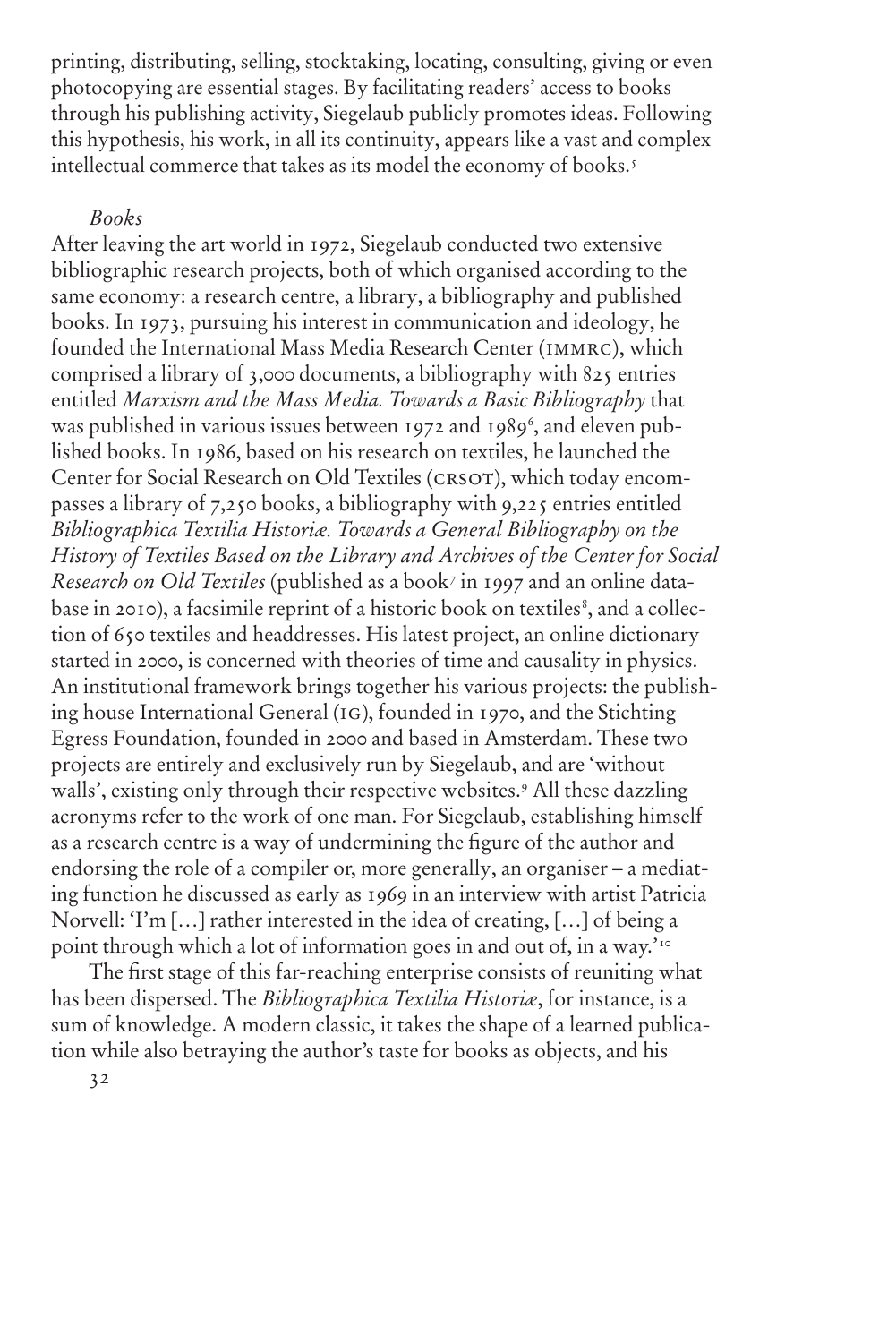attention to layout and typography. The Latinised title asserts its erudition, before we find out that it makes no sense. Library methodologies make it possible to survey a virtually unlimited number of books, assess their contents and address a given subject critically. In the same way, the map is a possible representation of these networks as a geographic depiction of the production and dissemination of ideas, art and books. Maps are found on the cover of different books published by Siegelaub: a map of the United States on Douglas Huebler's catalogue-exhibition in 1968, a world map on the catalogue-exhibition *July, August, September 1969/Juillet, Août, Septembre 1969/Juli, August, September 1969*, the outlines of the American continent forming the face of Donald Duck on Ariel Dorfman and Armand Mattelart's essay *How to Read Donald Duck. Imperialist Ideology in the Disney Comic* in 1975, the outlines of Portugal and the African continent on two special issues of the bibliography *Marxism and the Mass Media* planned for publication in 1976, and the shores of the Mediterranean that can be made out in the traces of wear on a sixteenth-century velvet on the *Bibliographica Textilia Historiæ*. 11 These images illustrate the condition of existence of bibliographical continents: while the map directs the knowledge, it gives only a fragmentary representation of the contents emerging on the surface of oceans yet to be explored. The research, then, tries to embrace something that is essentially open-ended and never ceases to grow. The inventory numbers are infinite; *et cætera* induces a sense of vertigo. Libraries and bibliographies as comprehensive, stable and definitive forms are impossible to attain.

As the volume of data increases, questions relating to the processes of organisation become crucial if access, research and consultation are to be guaranteed. The second stage in the economy of books therefore concerns the management of stock. Lists and bibliographies are two central systems of accumulation and classification in Siegelaub's projects. More generally, this 'bookkeeping' aspect manifests itself in the neatly kept archives of his commerce – the collection of address books, letters, photographs, administrative documents, accounts, working notes, scale models of projects and various papers and lists.12 It is not surprising that Siegelaub, when talking about the role of textiles in history, mentions the inventories of the fourteenth-century businessman and great merchant draper Francesco di Marco Datini, who ensured that all his ledgers were preserved after his death.<sup>13</sup>

#### *Lists*

From 1964 to 1971, following his growing awareness of the importance of context in art, Siegelaub reconsiders the systems through which artworks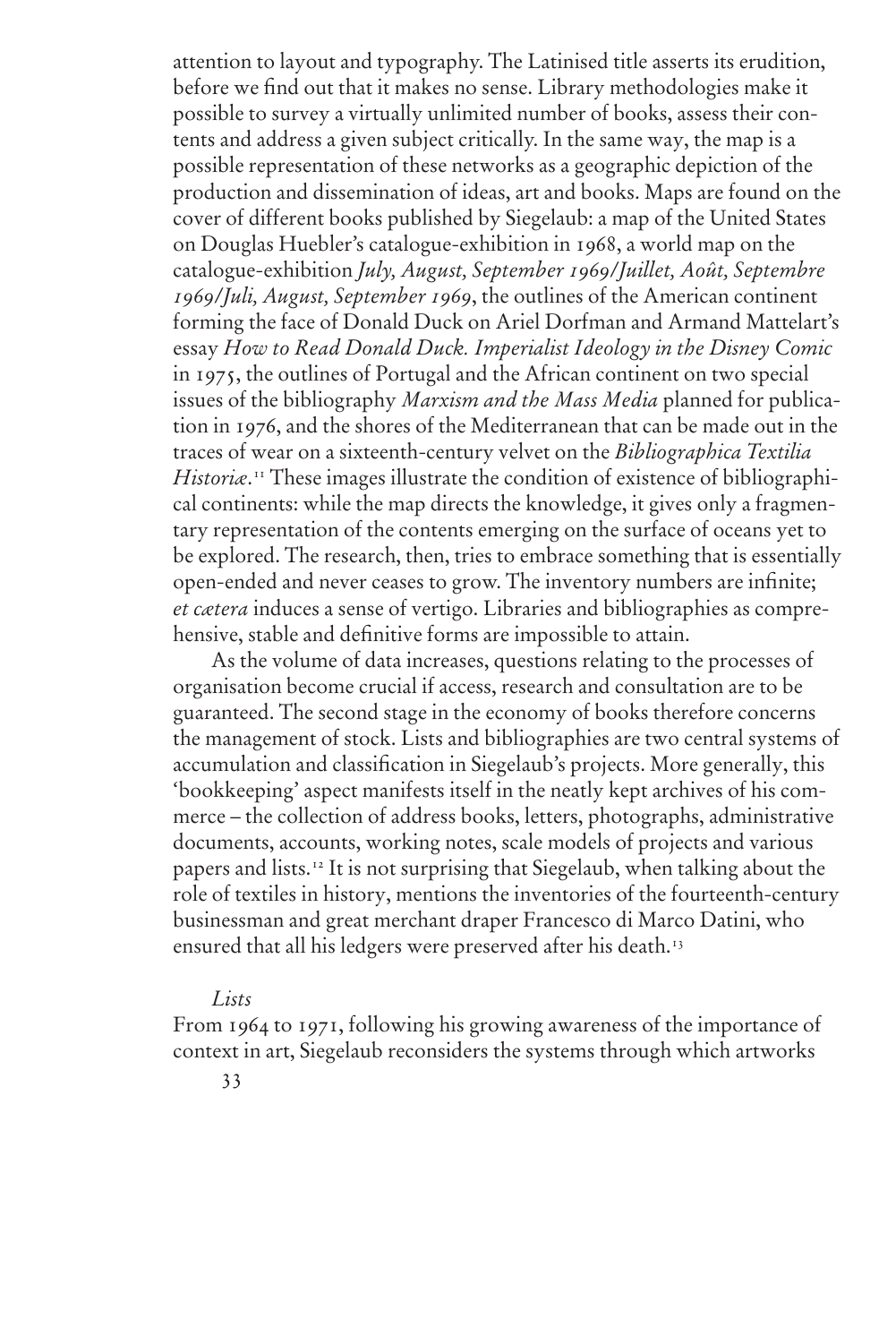are disseminated by exploring the potentially infinite variations between exhibitions, books and art. The catalogue becomes the exhibition, and no longer refers to anything beyond itself. In the catalogues he *organises*, and in the exhibitions he *publishes*, the list becomes synonymous with the display of works. For instance, for the catalogue-exhibition *March 1969*, also known as *One Month*, he invites 31 artists to create one work each for the day of the month that has been assigned to them.

| Dear Mr.   |                                                                                                                                                                                                                                                                                                                                                                                                                                                                                                                                                                                                                                     |
|------------|-------------------------------------------------------------------------------------------------------------------------------------------------------------------------------------------------------------------------------------------------------------------------------------------------------------------------------------------------------------------------------------------------------------------------------------------------------------------------------------------------------------------------------------------------------------------------------------------------------------------------------------|
|            | I am organizing an International Exhibition of the<br>"work" of 31 artists during each of the 31 days in<br>March 1969. The exhibition is titled "One Month."                                                                                                                                                                                                                                                                                                                                                                                                                                                                       |
|            | The invited artists and their dates are:                                                                                                                                                                                                                                                                                                                                                                                                                                                                                                                                                                                            |
| 16         | March 1 Carl Andre 17 On Kawara<br>2 Mike Asher - 18 Joseph Kosuth<br>3 Terry Atkinson 19 Christine Kozlov<br>4 Michael Baldwin 20 Sol LeWitt<br>5 Robert Barry 21 Richard Long<br>6 Rick Barthelme 22 Robert Morris<br>7 Iain Baxter 23 Bruce Naunan<br>8 James Byars 24 Claes Oldenburg<br>9 John Chamberlain<br>10 Ron Champer 26 Alan Ruppersberg<br>11 Barry Flanagan<br>12 Dan Piavin 27 Ed Rusch<br>13 Alex Hay<br>29 De Wain Valentine<br>13 Alex Hay<br>14 Douglas Huebler 30 Lawrence Weiner<br>15 Robert Huot 31 Ian Wilson<br>15 Robert Huot 31 Ian Wilson<br>Stephen Kaltenbach<br>You have been assigned March, 1969. |
|            | Kindly return to me, as soon as possible, any relevant<br>information regarding the nature of the "work" you in-<br>tend to contribute to the exhibition on your day.                                                                                                                                                                                                                                                                                                                                                                                                                                                               |
|            | Your reply should specify one of the following:<br>1) You want your name listed, with a description of your<br>"work" and/or relevant information.<br>2) You want your name listed, with no other information.<br>3) You do not want your name listed at all.                                                                                                                                                                                                                                                                                                                                                                       |
|            | A list of the artists and their "work" will be published,<br>and internationally distributed. (All replies become the<br>property of the publisher.)                                                                                                                                                                                                                                                                                                                                                                                                                                                                                |
|            | Kindly confine your replies to just verbal information.                                                                                                                                                                                                                                                                                                                                                                                                                                                                                                                                                                             |
| all.       | All replies must be received by February 15th. If you do<br>not reply by that time, your name will not be listed at                                                                                                                                                                                                                                                                                                                                                                                                                                                                                                                 |
|            | Thank you for your cooperation.                                                                                                                                                                                                                                                                                                                                                                                                                                                                                                                                                                                                     |
| Sincerely, |                                                                                                                                                                                                                                                                                                                                                                                                                                                                                                                                                                                                                                     |
|            | SETH SIEGELAUB                                                                                                                                                                                                                                                                                                                                                                                                                                                                                                                                                                                                                      |
|            | 1100 Madison Avenue, New York 10028. (212) 288-5031<br>21 January 1969                                                                                                                                                                                                                                                                                                                                                                                                                                                                                                                                                              |

Based on the characteristics of books, the organising principle of this project combines two systems well known by readers: the nomenclature of names in alphabetical order and the numerical order of the Gregorian

34

Letter of invitation for *March 1969* reproduced in the catalogue-exhibition. 1969. 17.8 × 21.6 cm. Courtesy of The Siegelaub Collection and Archives at the Stichting Egress Foundation, Amsterdam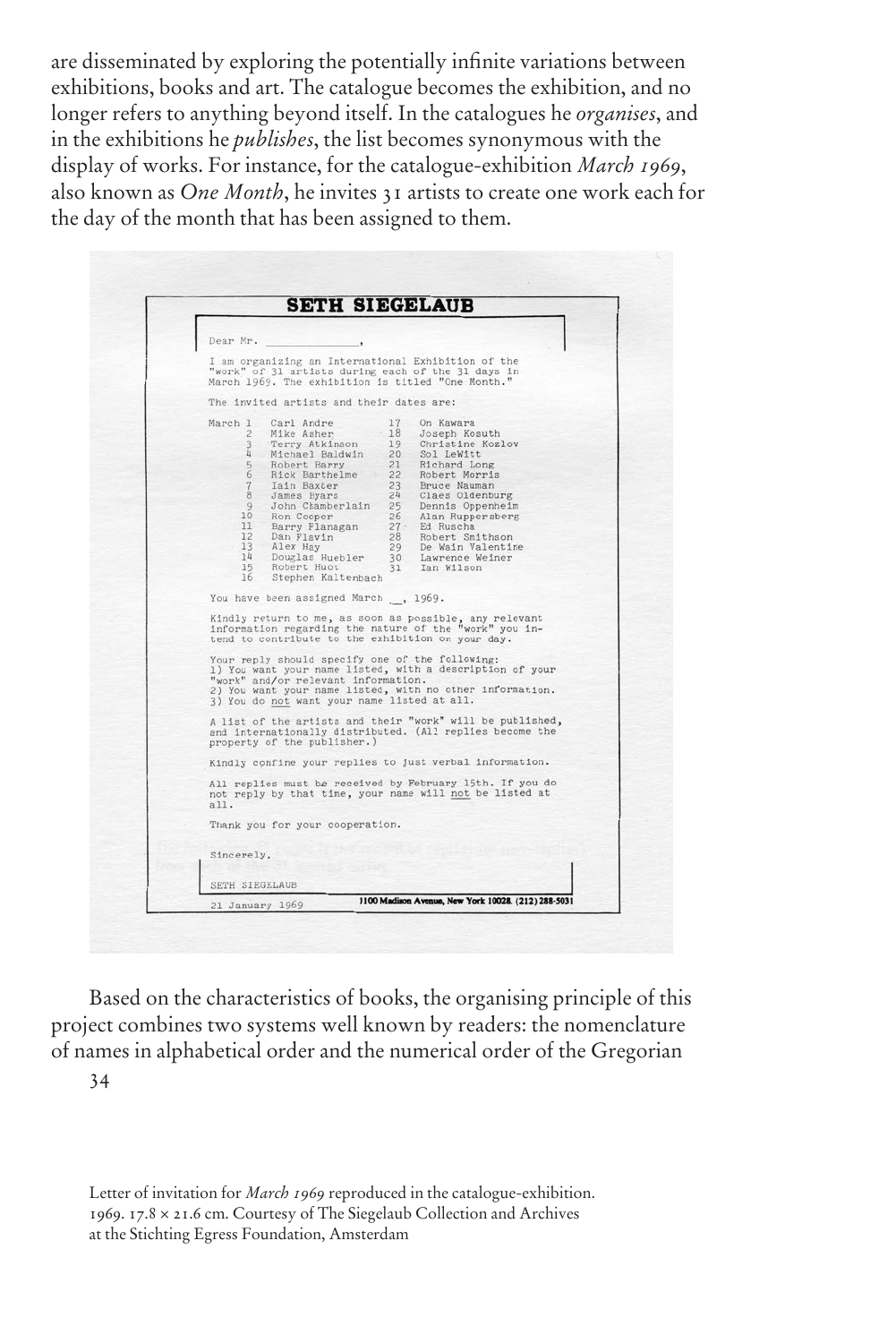calendar. In terms of accessibility, the list allows for simple consultation, easy reading and efficient presentation. Siegelaub's lists converge with a more general interest in forms and files evidenced in the formats used by many conceptual artists: Robert Morris's card files, Mel Bochner's ring binders, Ed Ruscha's photographic inventories, Robert Barry's lists, On Kawara's 'countdowns', and Art & Language's indexes. The works resulting from this approach are generally characterised by serial formats, while providing methodically classified information. Simultaneously a geographer, historiographer and bibliographer, Siegelaub keeps an inventory of inventories, and as such, his contribution to Conceptual Art should be seen in the light of his interest in taxology.

In the case of *March 1969*, all he needs to do is to follow his predefined protocol and, according to the list<sup>14</sup>, insert the artists' works into the pages of the catalogue, which takes the form of a calendar. In some instances, where the artist didn't reply or didn't want to take part, a page is left blank that signals the artist's presence by its materiality. These catalogue-exhibitions therefore record the bookkeeping operations related to the distribution of art. Putting art into books is to initiate a new form of dialogue with the artist, a new way of mediating the work, a new approach to commerce.

From one project to the next, the number of artists grows: 'My real interest in art is the artist, the social dimension of art marketing. […] So in my personal story there is a very clear trajectory moving from the specific artists I was involved with to a much more general socio-political kind of concern, especially in the area of culture in general.'15 In his last project, *The Context of Art/The Art of Context*, implemented in 1990 in collaboration with Marion and Roswitha Fricke, the table of contents lists the names of 115 artists – roughly the number of participants in a biennale.16 The list seems to derive from a sociological field research: chosen because they have participated in at least one of five major exhibitions in 1969, the artists are asked to answer three questions on the time after the sixties. The arbitrariness of the alphabetical classification undermines any notion of hierarchy. It is left to readers to browse the publication and decide where to start.

Siegelaub also writes another kind of list, which is more of a mixed bag. In 1991, for instance, as part of a polemic with Benjamin Buchloh on the history of Conceptual Art<sup>17</sup>, he drafted a plethoric list that occupied an entire page of *October* magazine:

35 As one can see, I have not even begun to question Buchloh's subjective choice of specific facts and their ordering in time and space; this will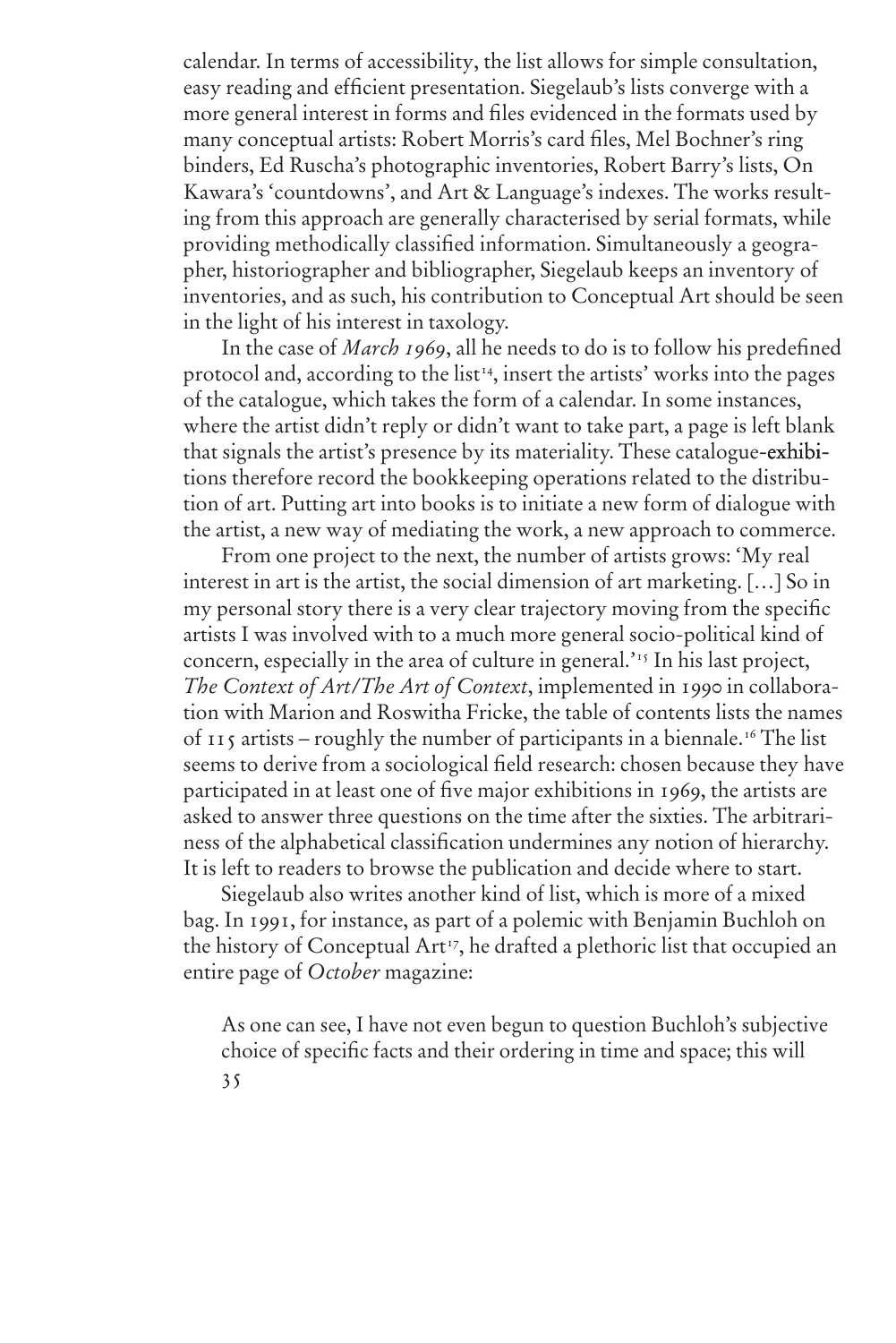have to wait for a more thorough and serious study of 'Conceptual Art' and its relation to its historical moment. For our moment, I will limit myself to a random list of some actors 'missing in action' – dematerialized? – who contributed, in one way or another, to the formation of the art historical moment called, for lack of a better term, 'Conceptual Art': Carl Andre, John Baldessari, Robert Hout, Jack and Nell Wendler, Hollis Frampton, John Chamberlain, Ron Wolin, Harald Szeemann, vh101, Jean-Luc Godard, Edward Kienholz, Lucy Lippard, Jan Dibbets, Prague 1968, Eugene Goosen [sic], Art & Project, Dennis Oppenheim, 'Art and Industry', Gian Enzo Sperone, Christo, Wim Beeren, Richard Serra, Art Workers [sic] Coalition, Robert Smithson, Walter [sic] König, *Avalanche*, Vito Acconci, Germano Celant, Robert Irwin, Jennifer Licht, Lotta Continua, Stanley and Elyse Grinstein, Joseph Beuys, Ray Dirks, Yvonne Rainer, Prospect, Niele Toroni, Donald Burgy, 'Process Art', Woodstock, Giuseppe Panza, Peter [sic] Townsend, 'Art of the Real', Willougby [sic] Sharp, Keith Arnatt, Michel Claura, Konrad Fischer, May '68, Frederick Barthelme, Jack Burnham, Peter Downsborough, Barry Flanagan, Christine Kozlov, Pulsa, Hamish Fulton, Guerrilla Art Action Group, Stanley Brouwn, John Chandler, Enno Develing, N.E. Things Co., the Black Panthers, David Askevold, Hanne Darboven, Richard Long, Terry Fox, 'Land art [sic]', Billy Kluver, Johannes Cladders, Michael Asher, Gilbert & George, Piero Gilardi, Peter Hutchinson, Michael Harvey, Al Hansen, 'Antiform', Luis Camnitzer, Michael Heizer, David Lamelas, Allen [sic] Kaprow, Ger Van [sic] Elk, Stephen Kaltenbach, Artist's [sic] Rights Movement, the Rosario Group, Bruce McLean, Mario Merz, Ursula Meyer, Walter de Maria, Barry Le Va, Roelof Louw, Adrian Piper, Gerry Schum, Les Levine, Franz Erhard Walther, The [sic] Bay of Pigs, Ian Wilson, Klaus Rinke, Keith Sonnier, William Wiley, Michael Snow, 'Video Art', William Wegman, John Gibson, Tony Shafrazi, James Lee Byars, Abbie Hoffman, Sigmar Polke, Herman Daled, the u.s. Servicemen's Fund, Tomasso [sic] Trini, Eugenia Butler, Gene Beery, Lee Lozano, John Perrault, Marjorie Strider, Alan [sic] Ruppersberg, John Latham, Gene Swenson, Kent State, the [sic] Beatles, and, lest we forget, the Vietnam War.<sup>18</sup>

Contrary to a genealogy or hit parade, this random enumeration of 121 items unsystematically juxtaposes the names of well-known artists from the time alongside other cultural agents. It breaks open the traditional notion of lists as an ordering or classifying device. While Siegelaub is often presented as the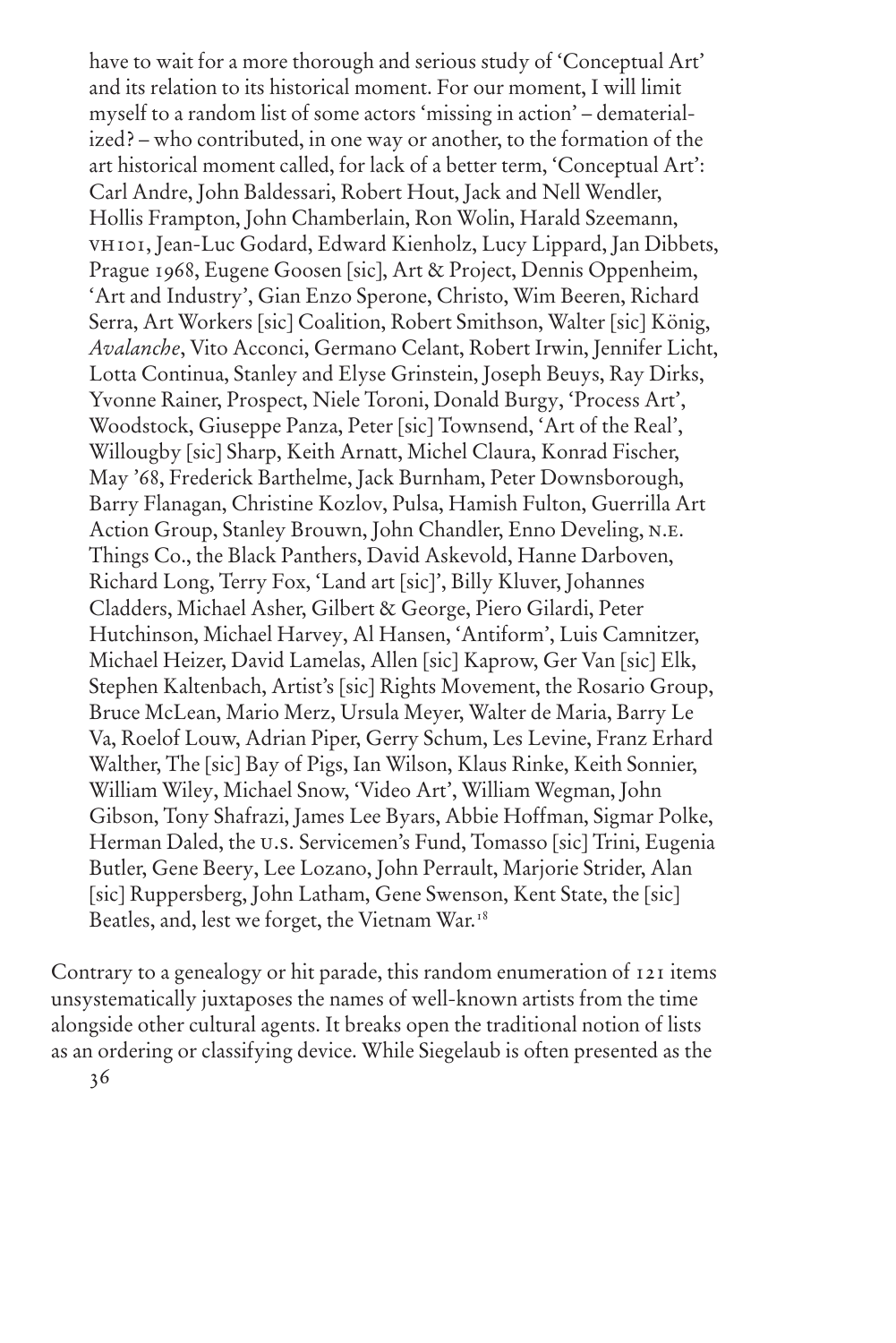'impresario' of four trendy artists – Robert Barry, Douglas Huebler, Joseph Kosuth and Lawrence Weiner – he uses this opportunity to include *the whole world*. In contrast with Buchloh's 'formalistic and idealistic'<sup>19</sup> analysis, he expresses his vision of Conceptual Art as 'a real mess, a *pot-pourri*, a *foutoir*, […] all in the same room, sharing a sort of *air du temps*, a certain *esprit*, a certain questioning, a sort of theme for the art-making process'.<sup>20</sup> Some conspicuous intruders – political events, bands, artistic movements – give this list the complexity that is indicative of a moment in history.

# *Bibliographies*

Siegelaub's progressive interest in books led to him turning his attention to the bibliography as an instrument of knowledge and an applied method. Between 1970 and 1973, he began research on two projects, a left-wing newspaper and a news agency, which never took off. Exploration of this new field became the project, i.e. collecting books and ephemeral documents on communication and its relationships with ideology.

Throughout Siegelaub's statements we find the leitmotifs of the ideal bibliographer: an inquisitive erudite, he works in isolation, stresses that he benefits from the research that others before him have undertaken, is obsessed with meticulousness – which absorbs him in a never-ending process of research aiming for the most comprehensive result possible – and apologises to his readers for his errors, asking that they help him fill the gaps. There are two sides to this activity: he applies rules in order to rigorously establish the identity of publications, and also has the capacity to unearth documents and relate them to each other. His bibliographical approach does not aim to be the science of the organisation of libraries, rather the study of the transmission of ideas through print as part of a social history of communication. In order to enhance and attempt the completion of the immrc's bibliography, Siegelaub contacts the numerous international organisations working in this field. The research form, which he sends out, is indicative of his methods of investigation and the way in which he builds his networks, page for page:

37 [...] the nature of this research requires the continual exchange of material and information from many people from different countries, areas of work and specializations, if it is to reflect the past and the present reality of communications throughout the world. Principally, materials are received through exchanges, gifts, or loans to our library. But this is not always possible, and the [...] RESEARCH FORM has been developed to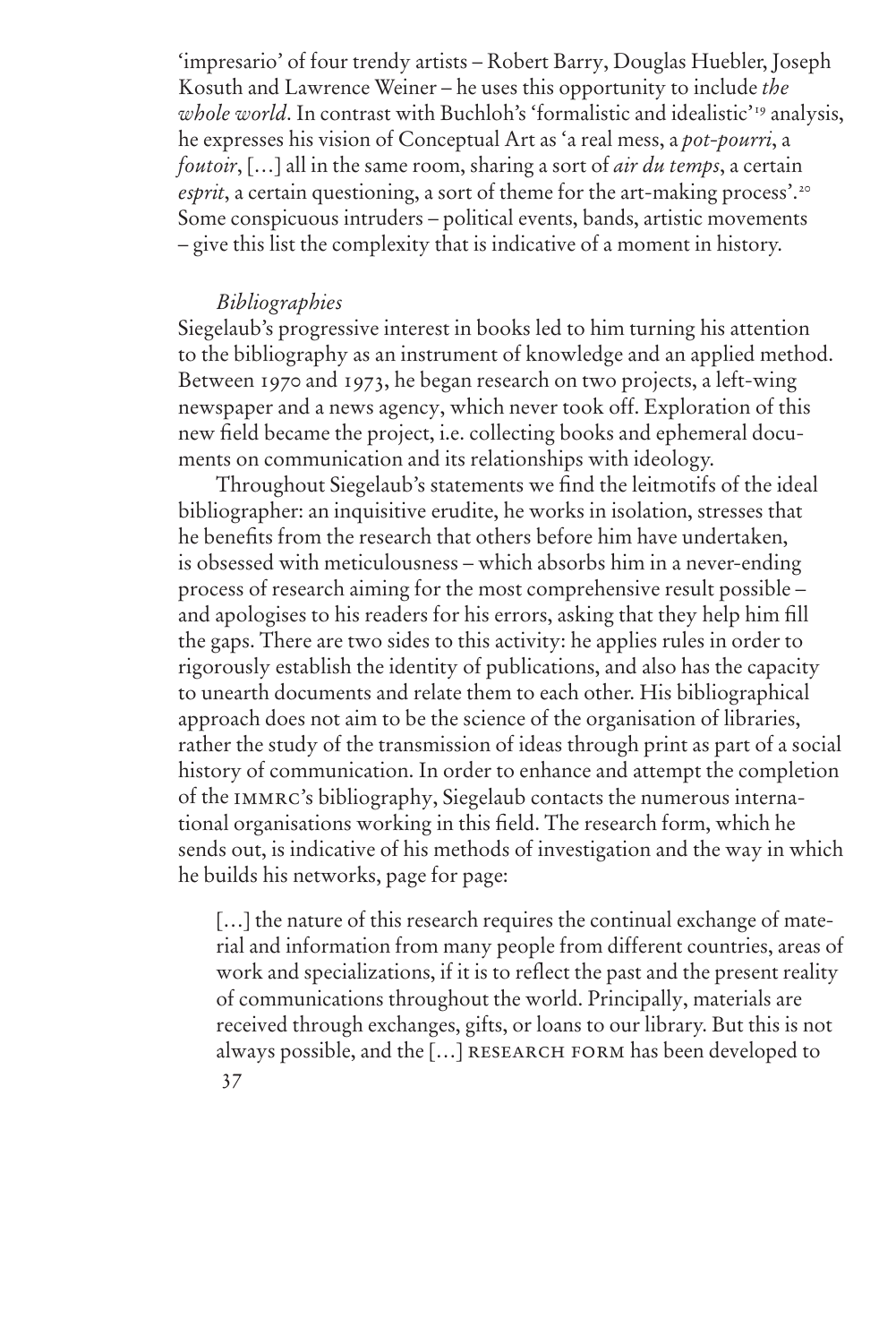facilitate the flow of bibliographic information. This form is a 'master' 'original', and can be reproduced as needed: one copy per bibliographic item. Once filled out, it provides us with the basic data needed to index and organize the information for use by other researchers.<sup>21</sup>

How, then, does he organise the 'flow' of the bibliographic commerce? By categorising the books according to specific fields<sup>22</sup> he reflects the ways in which they can be identified and their materiality understood.In addition to this inventory work recording the specifications and the physical state of the books, Siegelaub has always tried to comment on their content<sup>23</sup>. In order to allow readers to navigate in this ocean of references, he has also produced, for each bibliography, a general taxonomy of themes besides the index of inventory numbers, authors or countries. Given the sheer quantity of books, Siegelaub started to use computers and databases, which offered solutions for these indexing systems with their intricate ramifications.

Although the contemporary bibliographer inherits a general method of inventory and classification, the questions relative to his organisation are still present in the practice and manifest themselves in the introductions of the bibliographies. When speaking about the *Bibliographica Textilia Historiæ*, Siegelaub points out:

Despite all these important reference works, to our knowledge, there is no single bibliographic reference source – whether published, unpublished, library file cards, or electronic database – which attempts to weave together on one bibliographic loom, so to speak, the entire 'fabric' of the literature of the history of textiles: the history of fibers and cloth, such as wool, cotton, linen, etc., as well as the history of fine, luxury, decorative textiles, such as silk; the fine art of weaving as an industry and object of trade; the technology of textiles as well as its aesthetic, 'fine art' aspects; ie, the social-economic-practical aspects along with the artistic, decorative and beautiful aspects, which is precisely the purpose of the Center for Social Research on Old Textiles and its *Bibliographica Textilia Historiæ*. 24

If we take this remark seriously, we see that the bibliography and the loom are two systems that allow the concatenation of individual elements. Applied in one work after the other, page after page, the rules of bibliographic inventory, like the weaving of threads, constitute lists as long as a roll of cloth. In his book *The Domestication of the Savage Mind*, anthropologist Jack Goody looks at the notion of intellectual technology applied to writing and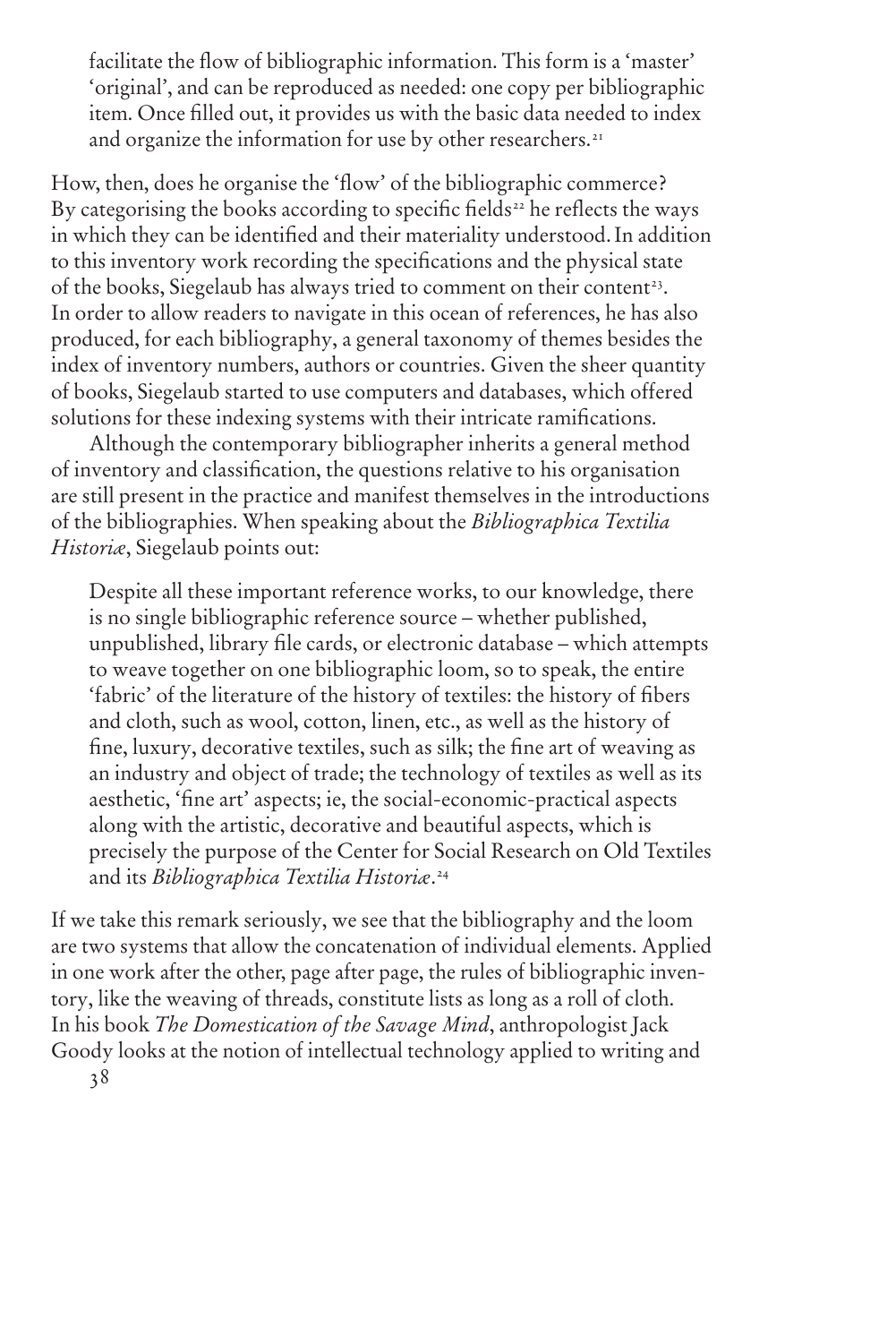proposes a definition of the list based on its graphic representation: 'The list relies on discontinuity rather than continuity; it depends on physical placement, on location; it can be read in different directions, both sideways and downwards, up and down, as well as left and right; it has a clear-cut beginning and a precise end, that is, a boundary, an edge, like a piece of cloth.'25

It therefore appears that the problem of organisation is similar to the problem we find in weaving. This ancient and recurrent image for the *texture* of order is also found in two systems of classification: the list and the diagram. Ravisius Textor (ca. 1480–1524) received his name because of his dexterity in 'butting' fragments, i.e. compiling and juxtaposing hundreds of quotations borrowed from ancient writers. Slowly, the logical organisation of texts became a new requirement: how to make the coherence of ideas emerge from the disorder of texts?26 Humanist Pierre de la Ramée (1515–1572) speaks of dialectical operations as *textere historiam*, or 'weaving history': in order to classify separate elements in an index, he invented a system of diagrams which functioned by dichotomous divisions whereby each definition was split into two fundamental constituents, and so on.<sup>27</sup> Classifying and weaving means arranging, ordering and connecting by positioning an element and putting it into a relation with others so as to form an entity. This technical approach presents the act of thinking as work, a network of ideas, a configuration of warps and wefts of notional connections. The artisan, then, is the blueprint for this work.

# *'The manufactures of the human mind'*

What has captured Siegelaub's attention in textiles besides their beauty is their central role in business: they interweave cultural and commercial contexts. In the *Bibliographica Textilia Historiæ*, the royal or governmental acts, statutes, laws and treaties on commerce inscribe the study of these objects in the flows of economic and political exchange. This aspect is what interested the bibliographer in Francisque-Michel's *Recherches sur le commerce, la fabrication et l'usage des étoffes de soie, d'or et d'argent et autres tissus précieux en Occident, principalement en France, pendant le Moyen Âge* (1852/54), a book on the production, trade and use of textiles in medieval France, which he reedited in facsimile. The nineteenth century author collects and analyses the literary and narrative sources, as well as the inventories, ledgers, tariffs and regulations in order to estimate the value – both commercial and intrinsic – of textiles.

All his work meets and extends what Voltaire has termed 'the manufactures of the human mind' quoted at the beginning of this essay: to the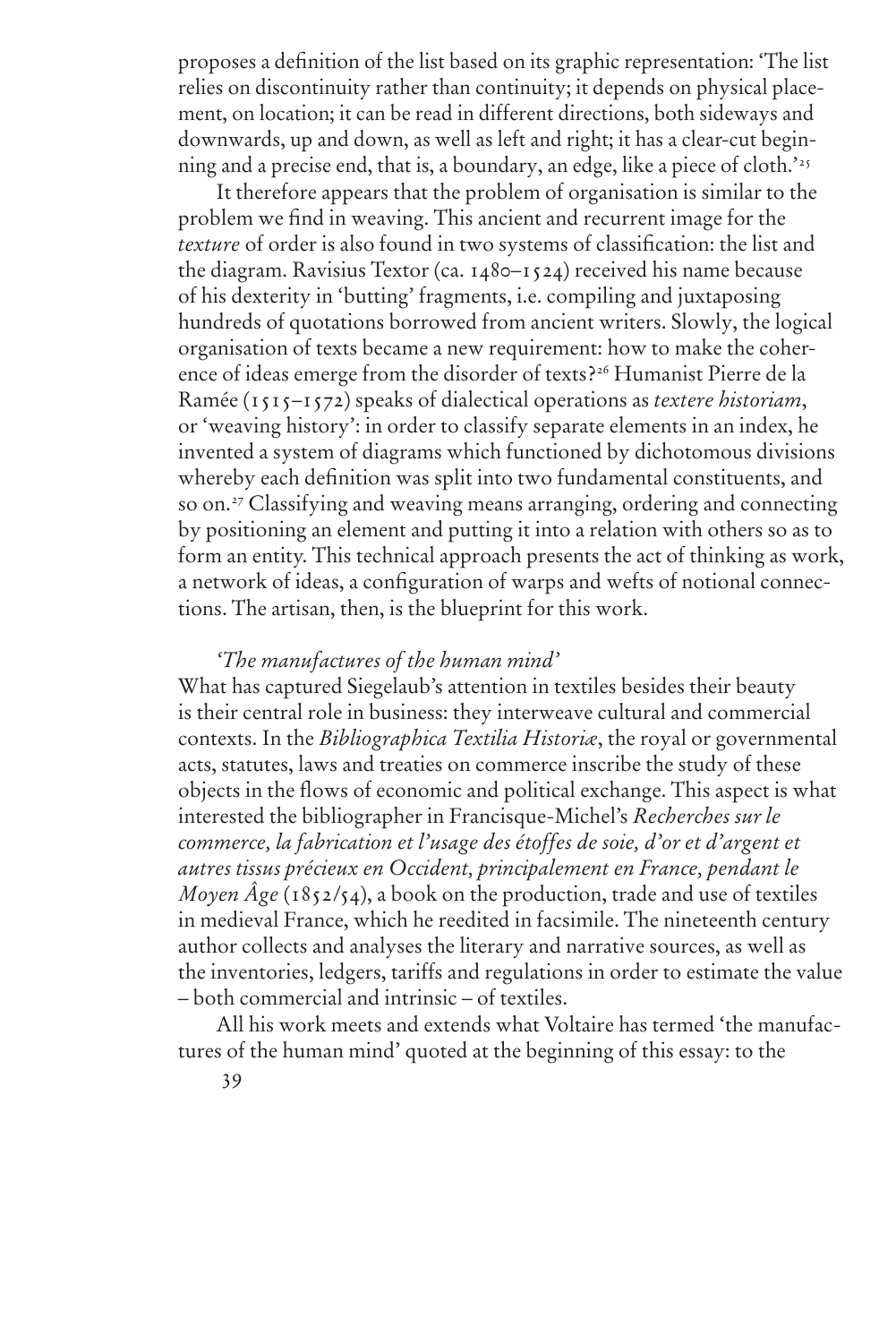extent that the commerce of thoughts concerns the commerce of books and textiles alike. In the eighteenth century these two trades ran up against ideological censorship and laws governing imports, respectively, and in both areas, smuggling had become a major industry. Helping these works to be disseminated was equivalent to affirming the liberating qualities of exchange and trade against the absolutist institution, and to opening up the space of political thought. Tellingly, the Enlightenment stressed the necessity for open and universal access to books.

Thanks to his acute political awareness, Siegelaub has of course been attentive to the ideological conditions underpinning the presentation of art: the use of communication and the distribution of books. In relation to the challenges faced by Voltaire, he is running up against other barriers that impede the mobility of ideas: the freedom of political criticism. In 'A Communication on Communication', the preface to the first volume of *Communication and Class Struggle*, published in 1979, he notes:

[...] capitalism does what it can, systematically and organically, to minimize, marginalize, and deform the production and distribution, and thus consumption of left, critical and progressive theory in communication as elsewhere. […] One reflection of the overall level of these antagonisms of our society, however, is precisely the degree of circulation of left and progressive theory and who, where, when, and on what level it is exchanged: by oral, written, printed and/or broadcast means. […] One link in this circulation process, for example, is the bookstore, one of the primary means for the movement of published marxist, critical and progressive theory (in communication and elsewhere), of local, regional and international production.<sup>28</sup>

Book trading is undoubtedly a form of political militancy and is often seen as part of the intellectual origins of revolutions.<sup>29</sup> An editor, bookseller and librarian, Siegelaub always organises the distribution of books 'in negotiation' with the context. Books, although sometimes tucked away on shelves and in storage or burned in public rituals, are hard to 'erase' precisely because of their inherent mobility – the transition from the original, extended, revised, critical, erudite, illustrated, translated or bilingual edition to the posthumous reissue, paperback or coffee-table edition.

In 1969, the year Siegelaub organised nine catalogue-exhibitions, he mused on the fast, large-scale and simultaneous distribution of art through books: 'People who have [art] galleries can show their object only in one place at a time. I am not limited. I can have my ideas in twenty different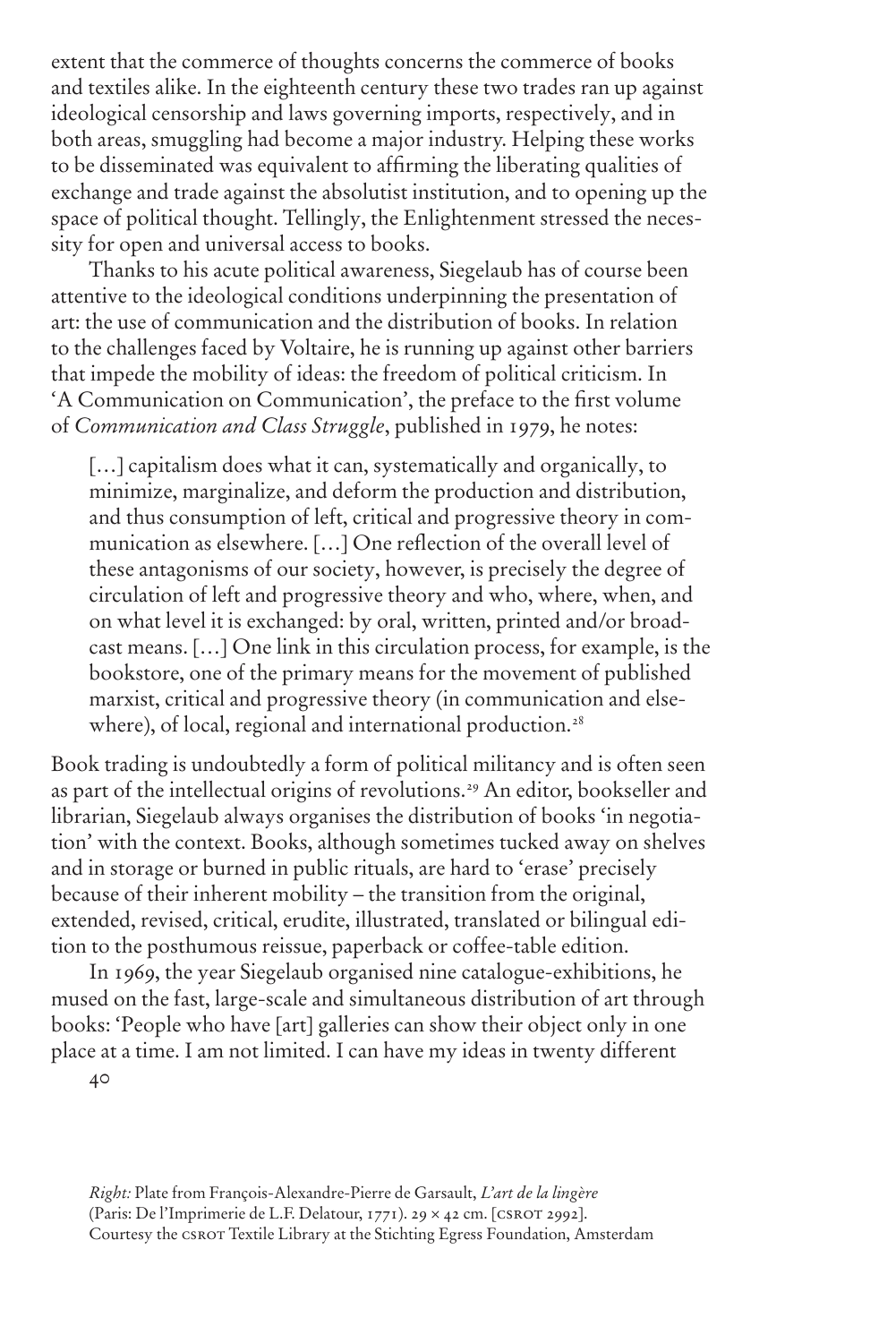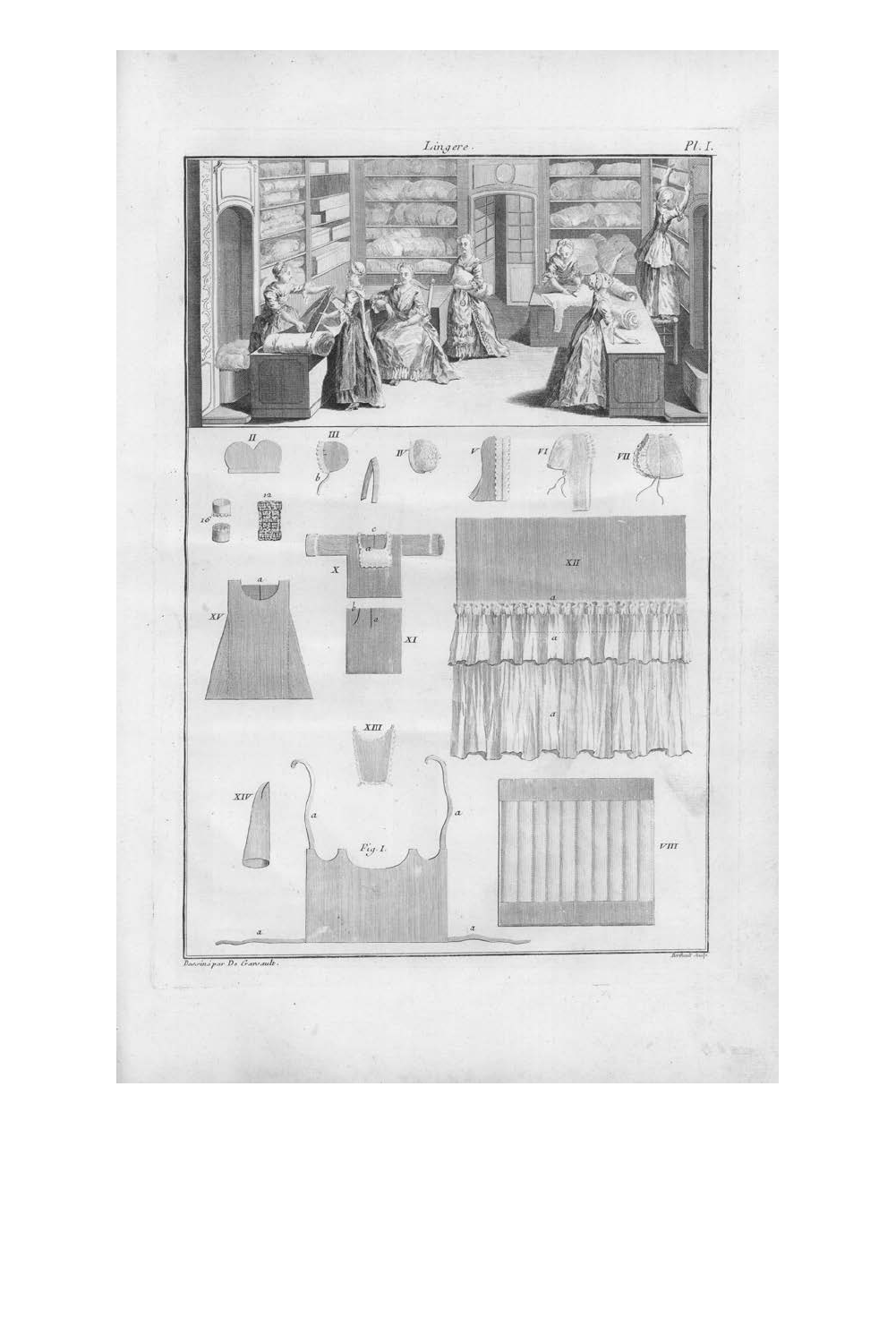places at once. Ideas are faster than tedious objects.'30 Books appear to be the most adequate means to formulate a practice of exchange and a theory of economics. Conceptual works of art, on the other hand, are by no means as 'dematerialised' as is often claimed. Rather, they circulate in the form of paper, a traditional and fundamental material in the economy of books. By addressing the issue of the materiality of communication in its full complexity, the conceptual artists with whom Siegelaub worked undermine the traditional autonomy of the work of art and the rationale of the art market. In other words, the contention that the commerce of thoughts, by confronting artists with the materiality of the work, is akin to selling out becomes anachronistic if we admit that the conceptual work of art is essentially the sum of the interactions it prompts. Its circulation and dissemination is therefore a remarkable opening of the definitions of art.

These movements – bibliographic endeavour, distribution of art and sociability of the book – are commonly summed up by the beautiful word 'commerce'. Above all, commerce is the exchange and the conversation by which objects and ideas are passed on from one person to another. The commerce of values, and its main vehicle – money – are merely particular forms of exchange. Touching upon the ambiguities of commerce, Siegelaub is sometimes assimilated with the archetypal figure of haggling – the carpet dealer. As a gallery owner, editor and librarian, he does indeed belong to this line of trade. But rather than seeing it a means to an end, he displaces and questions it through books and printed matter. In his essay *On the Commerce of Thinking*, philosopher Jean-Luc Nancy makes an enlightening remark on the role of libraries in the transactions of our intellectual life: '[…] the commerce of our thoughts, by means of which we are kept together, however loosely or badly that be, relies on the circulation of a currency whose incalculable unit is named "book".'31

Siegelaub was once asked whether he left the art world without any regrets. A dealer who undermines trade as much as a bibliographer who undermines classification, he answered:

No, *je ne regrette rien*; it was an important part of my life. But it began to become too business-like and I never thought of it as a business; just something you believed in and fought for. Crazy concept, no?<sup>32</sup>

*Sara Martinetti* phd candidate, École des hautes études en sciences sociales (ehess), Paris

*Translated from the French by Boris Kremer*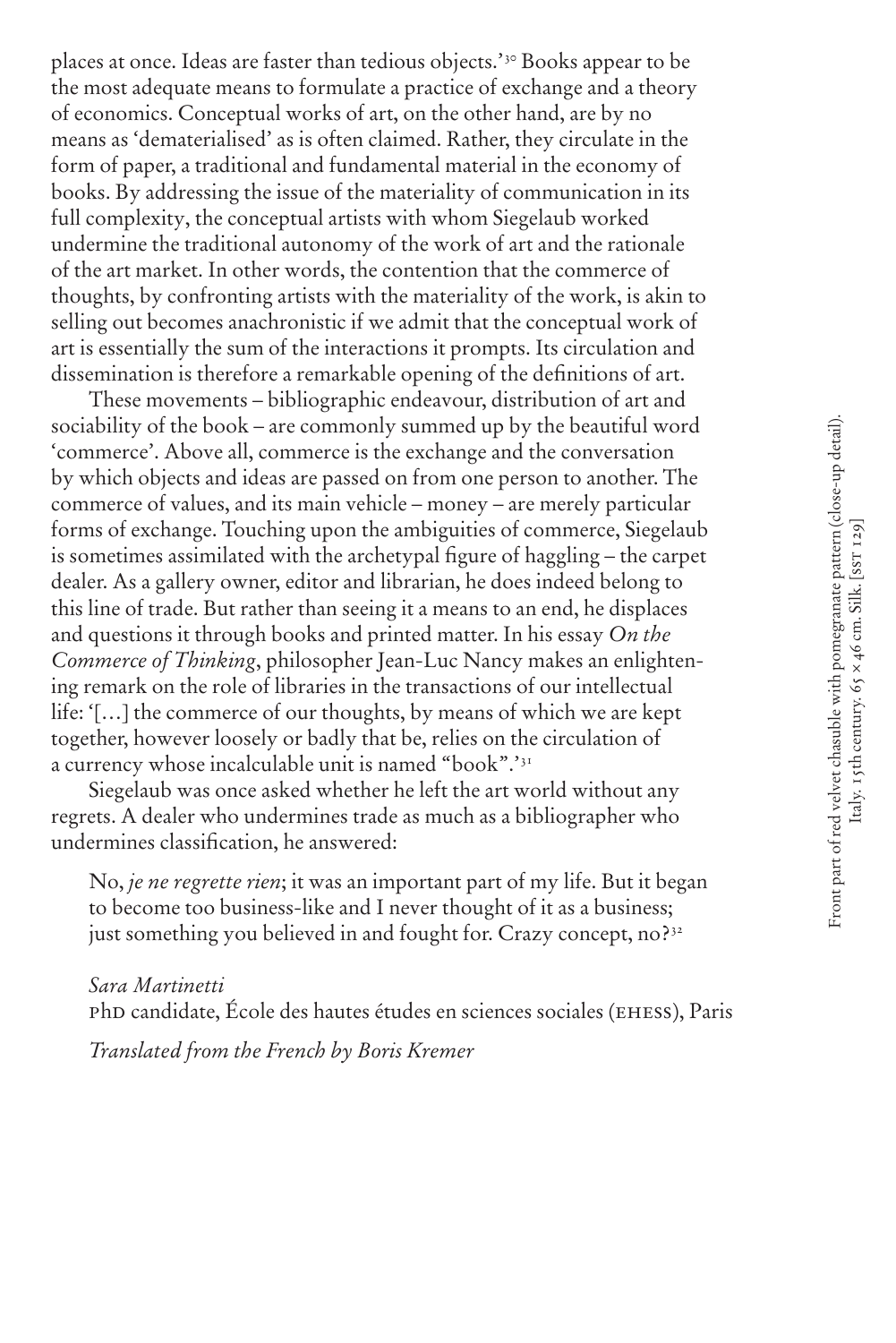- 1. '*Je cherche actuellement les moyens de vous faire parvenir quelques livres assez curieux qu'on m'a envoyés de Hollande. Le commerce des pensées est un peu interrompu en France. On dit même qu'il n'est pas permis d'envoyer des idées de Lyon à Paris. On saisit les manufactures de l'esprit humain comme des étoffes défendues.*' Voltaire, 'Lettre 8660. À Jean-Baptiste-Jacques Élie de Beaumont', in Theodore Besterman (ed.), *Voltaire. Correspondance vii. Janvier 1763–mars 1765*, (Paris: Gallimard, 1982), p. 1001.
- 2. Seth Siegelaub in conversation with the author, 19 October 2011, Amsterdam.
- 3. In 1969 he explains: 'For many years it has been well known that more people are aware of an artist's work through (1) the printed media or (2) conversation than by direct confrontation with the art itself. For painting and sculpture, where: the visual presence – color, scale, size, location – is important to the work, the photograph or verbalization of that work is a bastardization of the art. But when art concerns itself with things not germane to physical presence its intrinsic (communicative) value is not altered by its presentation in printed media.' Quoted in Charles Harrison, 'On Exhibitions and the World at Large. Seth Siegelaub in Conversation with Charles Harrison', *Studio International*, vol. 178, no. 917 (December 1969), p. 202.
- 4. Jonathan Monk, 'Conversation with Seth Siegelaub', in *Cover Version* (London: Book Works, 2004), p. 61.
- 5. It is interesting to note that Siegelaub's work as a producer of libraries and bibliographies has been the subject of few interviews and no analysis – particularly in light of the obvious links to his role in Conceptual Art in relation to methodology, distribution of ideas and political activism. The only monograph on Siegelaub was written by the us historian Alexander Alberro and focuses on the time between 1964 and 1971. Alexander Alberro, *Conceptual Art and the Politics of Publicity* (Cambridge, Massachusetts: MIT Press, 2003).
- 6. International Mass Media Research Center (ed.), *Marxism and the Mass Media* (New York, Bagnolet: International General, 1972–1986).
- 7. Center for Social Research on Old Textiles and Seth Siegelaub (eds.), *Bibliographica Textilia Historiæ. Towards a General Bibliography on the History of Textiles Based on the Library and Archives of the Center for Social Research on Old Textiles*  (New York: International General, 1997). [CRSOT 5100].
- 8. Francisque-Michel, *Recherches sur le commerce, la fabrication et l'usage des étoffes de soie, d'or et d'argent et autres tissus précieux en Occident, principalement en France, pendant le Moyen Âge* (1852/54) (New York, Amsterdam: International General, 2001). [csrot 5831].
- 9. http://www.igeneral.org and http://egressfoundation.net.
- 10. Patricia Norvell, 'Seth Siegelaub. April 17, 1969', in Alexander Alberro and Patricia Norvell (eds.), *Recording Conceptual Art. Early Interviews with Barry, Huebler, Kaltenbach, LeWitt, Morris, Oppenheim, Siegelaub, Smithson, Weiner by Patricia Norvell* (Berkeley and Los Angeles, London: University of California Press, 2001), p. 31.
- 11. *Douglas Huebler* (New York: Seth Siegelaub, 1968); Seth Siegelaub (ed.), *July, August, September 1969/ Juillet, Août, Septembre 1969/Juli, August, September 1969* (New York: Seth Siegelaub, 1969); Ariel Dorfman and Armand Mattelart, *How to Read Donald Duck. Imperialist Ideology in the Disney Comic* (New York: International General, 1975); preparatory documents for a special issue of *Marxism and the Mass Media* on Africa and the Middle East (Amsterdam: International Mass Media Research Center, International Institute for Social History, folder 78) and on Portugal (folder 88); Center for Social Research on Old Textiles and Seth Siegelaub (eds.), *op. cit*.
- 12. Siegelaub's main archives consist of the documents covering the years from 1962 to 1972, donated to moma in 2011, the immrc library, donated to and freely consultable at the International Institute for Social History (iisg) in Amsterdam, and the CSROT archives, owned by the Stichting Egress Foundation in Amsterdam.
- 13. Seth Siegelaub in conversation with the author, 20 October 2010, Amsterdam–Paris. In the *Bibliographica Textilia Historiæ*, he mentions Iris Origo's bestselling popular science book *The Merchant of Prato: Francesco di Marco Datini* (London: Jonathan Cape, 1957). [CSROT 984].
- 14. Note that the word 'listed' appears no less than four times in the letter he addresses to the artists.
- 15. Maria Eichhorn, 'Interview with Seth Siegelaub. 4 April 2005, Berlin', in Gerti Fietzek (ed.), *The Artist's Contract. Interviews with Carl Andre, Daniel Buren, Paula Cooper, Hans Haacke, Jenny Holzer, Adrian Piper, Robert Projansky, Robert Ryman, Seth Siegelaub, John Weber, Lawrence Weiner, Jackie Winsor* (Cologne: Verlag der Buchhandlung Walther König, 2009), p. 39–41.
- 16. The project *The Context of Art/ The Art of Context* was published, partially or integrally, in various formats. Marion Fricke, Roswitha Fricke and Seth Siegelaub (dir.), '69/96, Avant-gardes et fin de siècle. 75 artistes racontent leur parcours', *Artpress*, special issue no. 17 (1996); 'The Context of Art. The Art of Context', *Kunst & Museumjournaal*, vol. 7, no. 1/2/3 (1996); *The Context of Art. The Art of Context* (Trieste: Navado Press, 2004).
- 17. Benjamin Buchloh, 'De l'esthétique d'administration à la critique institutionnelle (aspects de l'art conceptuel, 1962-1969)', in *L'Art conceptuel, une perspective* (Paris: exh. cat., Musée d'art moderne de la Ville de Paris, 1990), republished in Benjamin Buchloh, 'Conceptual Art 1962–1969. From the Aesthetic of Administration to the Critique of Institutions', *October*, no. 55 (Winter 1990), p. 105–53; Joseph Kosuth and Seth Siegelaub, 'Replies to Benjamin Buchloh on Conceptual Art', *October*, no. 57 (Summer 1991), p. 152–7; Benjamin Buchloh, 'Reply to Joseph Kosuth and Seth Siegelaub', *October*, no. 57 (Summer 1991), p. 158–61.
- 18. Joseph Kosuth and Seth Siegelaub, *op. cit.*, p. 157.
- 19. Joseph Kosuth and Seth Siegelaub, *op. cit.*, p. 155.